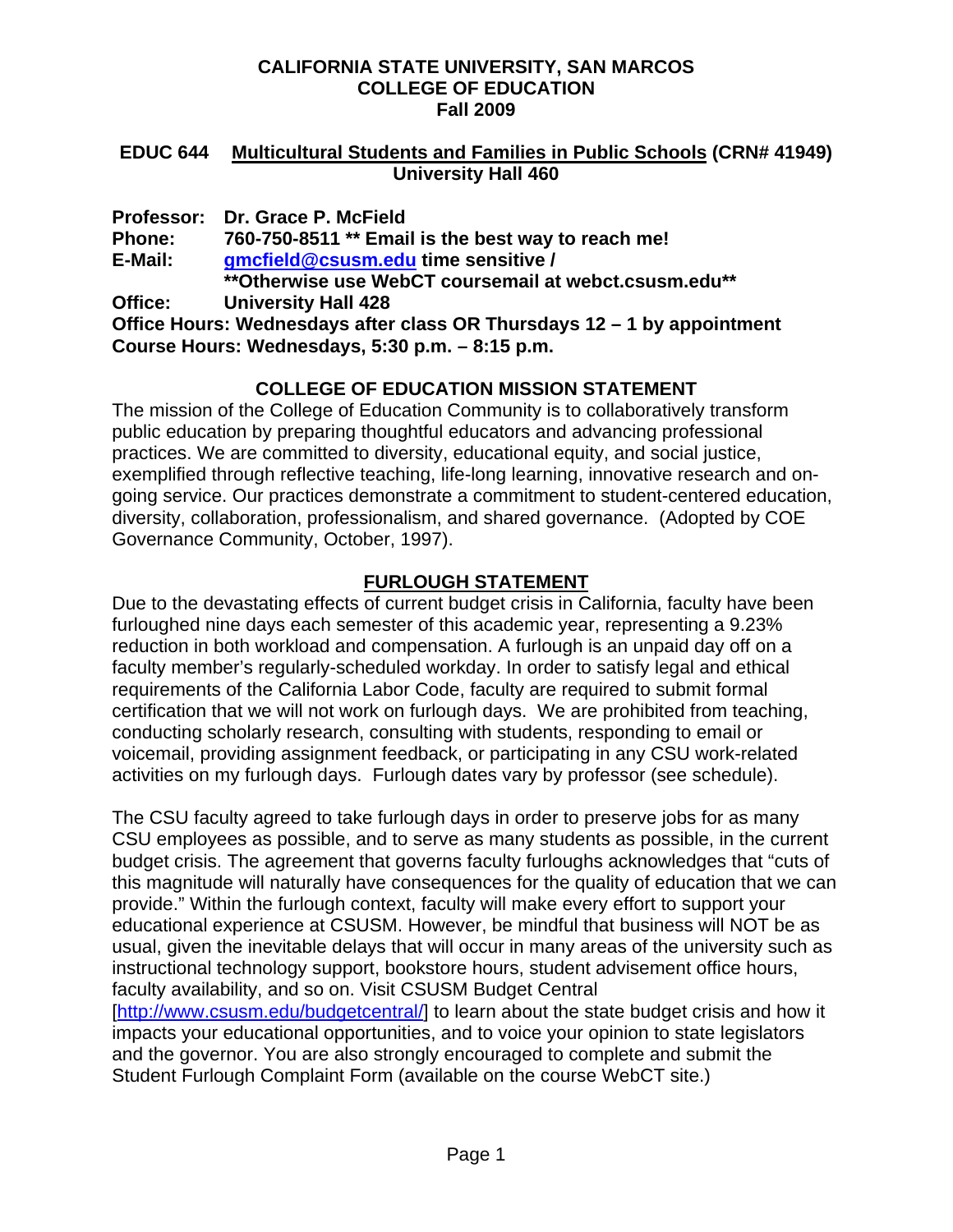Furlough plans may be altered after the beginning of the semester as a result of administrative actions or other emergencies, thus subsequent revisions to this syllabus may occur.

# **GENERAL CONSIDERATIONS**

**All University Writing Requirement.** Writing requirements for this class will be met as described in the assignments. Every course at the university, including this one, must have a writing requirement of at least 2500 words.

*CSUSM Academic Honesty Policy.* "Students will be expected to adhere to standards of academic honesty and integrity, as outlined in the Student Academic Honesty Policy. All written work and oral presentation assignments must be original work. All ideas/materials that are borrowed from other sources must have appropriate references to the original sources. Any quoted material should give credit to the source and be punctuated with quotation marks. Students are responsible for honest completion of their work including examinations. There will be no tolerance for infractions. If you believe there has been an infraction by someone in the class, please bring it to the instructor's attention. The instructor reserves the right to discipline any student for academic dishonesty in accordance with the general rules and regulations of the university. Disciplinary action may include the lowering of grades and/or the assignment of a failing grade for an exam, assignment, or the class as a whole."

Incidents of Academic Dishonesty will be reported to the Dean of Students. Sanctions at the University level may include suspension or expulsion from the University.

*Academic Honesty and Plagiarism:* It is expected that each student will do his or her own work, and contribute equitably to group processes and projects. Plagiarism or cheating is unacceptable under any circumstances. If you are in doubt about whether your work is paraphrased or plagiarized see the Plagiarism Prevention for Students website http://library.csusm.edu/plagiarism/index.html. If there is any question about academic honesty, consult the University Catalog.

*Ability:* Every student has the right to an equitable education and appropriate accommodations. Students having differing ability (mobility, sight, hearing, documented learning challenges, first language/English as a second language) are requested to contact the professor at the earliest opportunity. Every effort will be made to accommodate special needs. Students are reminded of the availability of Disabled Student Services, the Writing Center, technology assistance in the computer labs, and other student support services available as part of appropriate accommodations for special needs students. Students may be required to use the Writing Center or similar resource for all written assignments, based on performance on the first writing assignment.

*Students with Disabilities Requiring Reasonable Accommodations.* Students are approved for services through the Disabled Student Services Office (DSS). This office is located in Craven Hall 5205, and can be contacted by phone at (760) 750-4905, or TTY (760) 750-4909. Students authorized by DSS to receive reasonable accommodations should meet with their instructor at the earliest opportunity.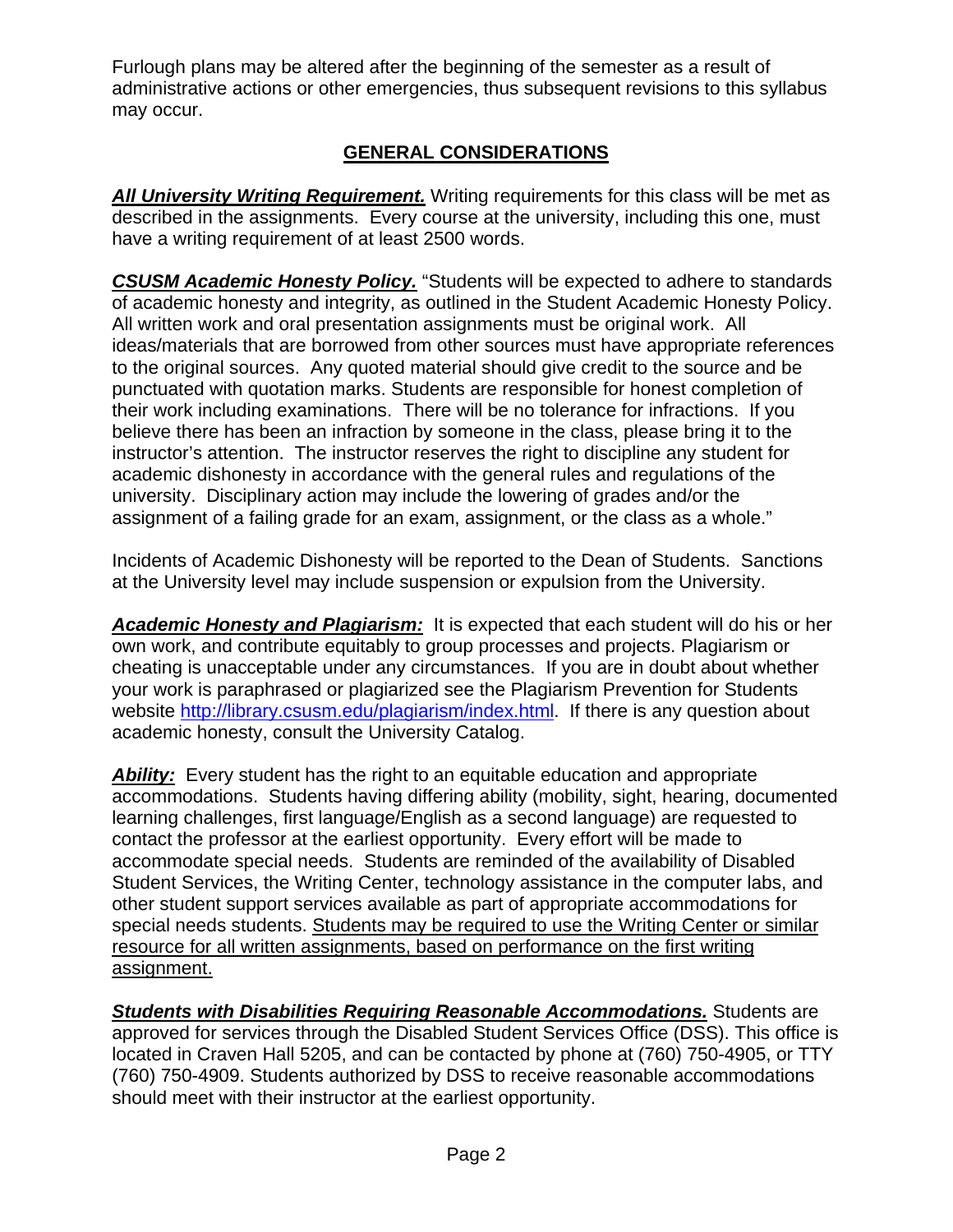*Appeals:* Every student has the right to appeal grades, or appeal for redress of grievances incurred in the context of any course. Disputes may be resolved informally with the professor, or through the formal appeal process. For the latter, consult Dr. Patricia Prado-Olmos, Associate Dean, College of Education.

### **ATTENDANCE POLICY**

The Governance Community of the College of Education adopted the following policy on 12/19/1997:

Due to the dynamic and interactive nature of courses in the College of Education, all students are expected to attend all classes and participate actively. **At a minimum, students must attend more than 80% of class time, or s/he may not receive a passing grade** for the course at the discretion of the instructor. Individual instructors may adopt more stringent attendance requirements. Should the student have extenuating circumstances, s/he should contact the instructor as soon as possible. This course deals with complex material processed in a variety of ways. Structured interactions, group processes, oral presentations, guided discussion of readings, and self-disclosure exercises are the norm. Given the fast-paced and highly interactive nature of the course, and given that teaching and learning is difficult (if not impossible) without regular attendance and full engagement in class, the above College Policy is amplified as follows:

Your attendance and participation are basic to your learning and my evaluation of your learning in this class. You are expected to establish appropriate personal, academic and career priorities to facilitate said attendance and participation in this class.

\*Your grade will be negatively affected by absences and positively affected by regular attendance. **You will lose 10 points for each tardy or early departure, and 50 points for each absence, explained or unexplained.** One absence may be made up with approval.

\*\*Illness and emergency circumstances will be negotiated on a case-by-case basis.

These measures are intended to encourage responsibility for one's own learning in a democratic, collaborative and reciprocal-learning environment.

### **Grading**

| $80 - 83 = B$   |
|-----------------|
| $77 - 79 = C +$ |
| $73 - 76 = C$   |
| $70 - 73 = C -$ |
|                 |

*Grading Emphasis*: Each written assignment will be graded approximately 80% on content and writing (detail, logic, synthesis of information, depth of analysis, etc.), and up to 20% on mechanics (grammar, syntax, spelling, format, uniformity of citation, etc.). You are expected to write at or above the minimum competency level for writing. All citations need to use APA format.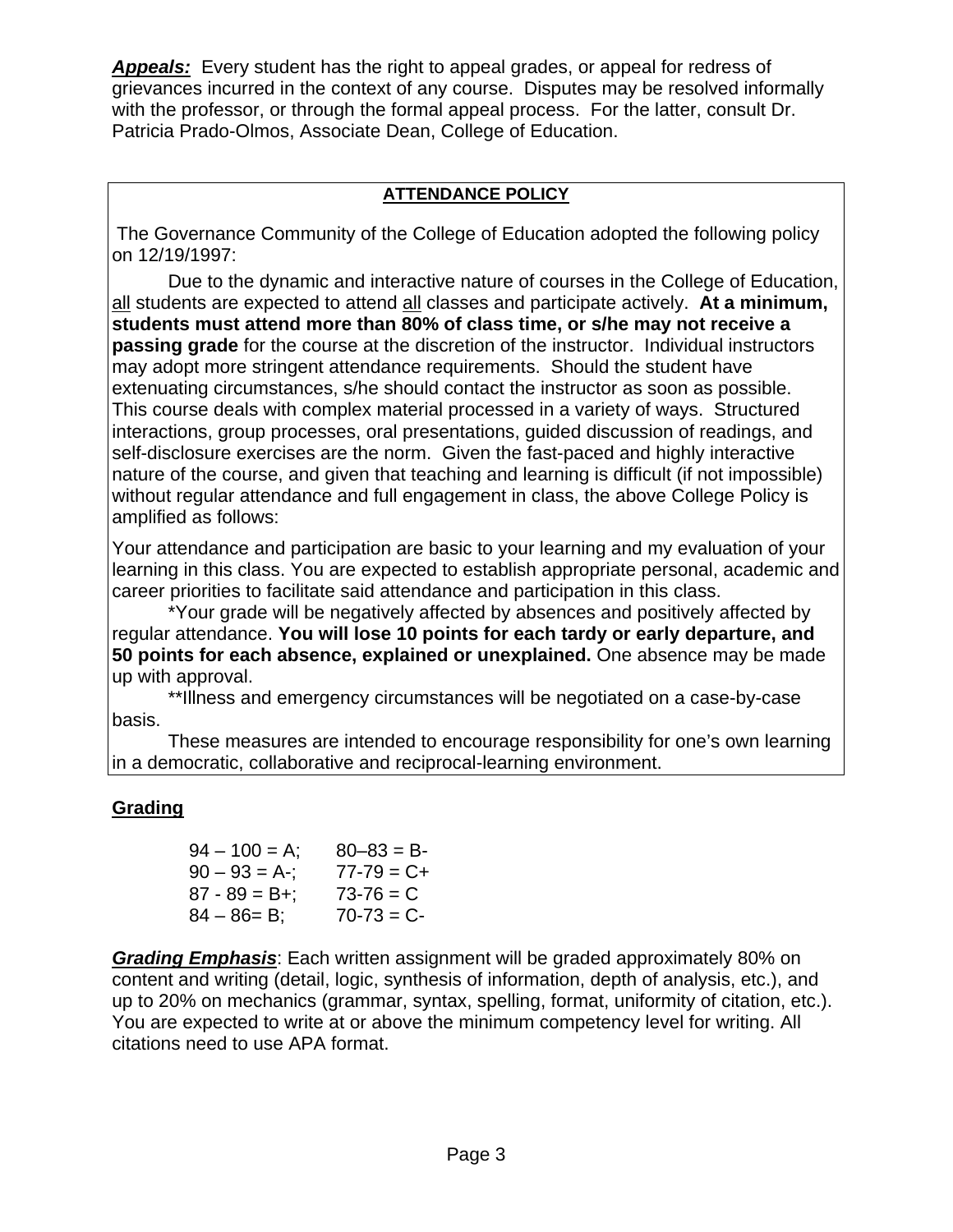### **COURSE DESCRIPTION**

This course examines topics that allow students to increase their level of awareness, knowledge and skills that will render them effective teachers with culturally diverse students and families. Students will understand how families function and interact with schools. We will consider how mainstream society defines / describes families and the ways families define and describe themselves. We will consider specific ethnic groups as well as interracial families, and inter-ethnic and intra-ethnic relations.

### **COURSE OBJECTIVES**

The objectives of this course are as follows:

- Examine the meaning of family and schooling for students from culturally and linguistically diverse (CLD) backgrounds.
- Have an opportunity to develop an increased respect and appreciation for at least one CLD group that is different from your own.
- Advance and demonstrate increased understanding of how language and culture impact how CLD families and communities experience schooling.
- Examine critically how teachers, classrooms, and schools can meet the needs of CLD families.
- Gain better knowledge, awareness and skills for developing partnerships with diverse families.
- Implement a specific change in local schools that directly increases access to shared partnerships for CLD students, families and communities.

## **COURSE REQUIREMENTS**

### **Required Texts**

- Patrikakou, E. N., Weissberg, R. P. & Redding, S. (Eds.), (2005). *School-Family Partnerships for Children's Success.* New York: Teachers College Press. ISBN: 0807746002
- Sundem, Krieger & Pikiewicz. (2008). *Ten Languages You'll Need Most in the Classroom: A Guide to Communicating with English Language Learners and Their Families.* Thousand Oaks: Corwin Press. ISBN: 9781412937825 \$38.95

WebCT: Other articles selected by instructor.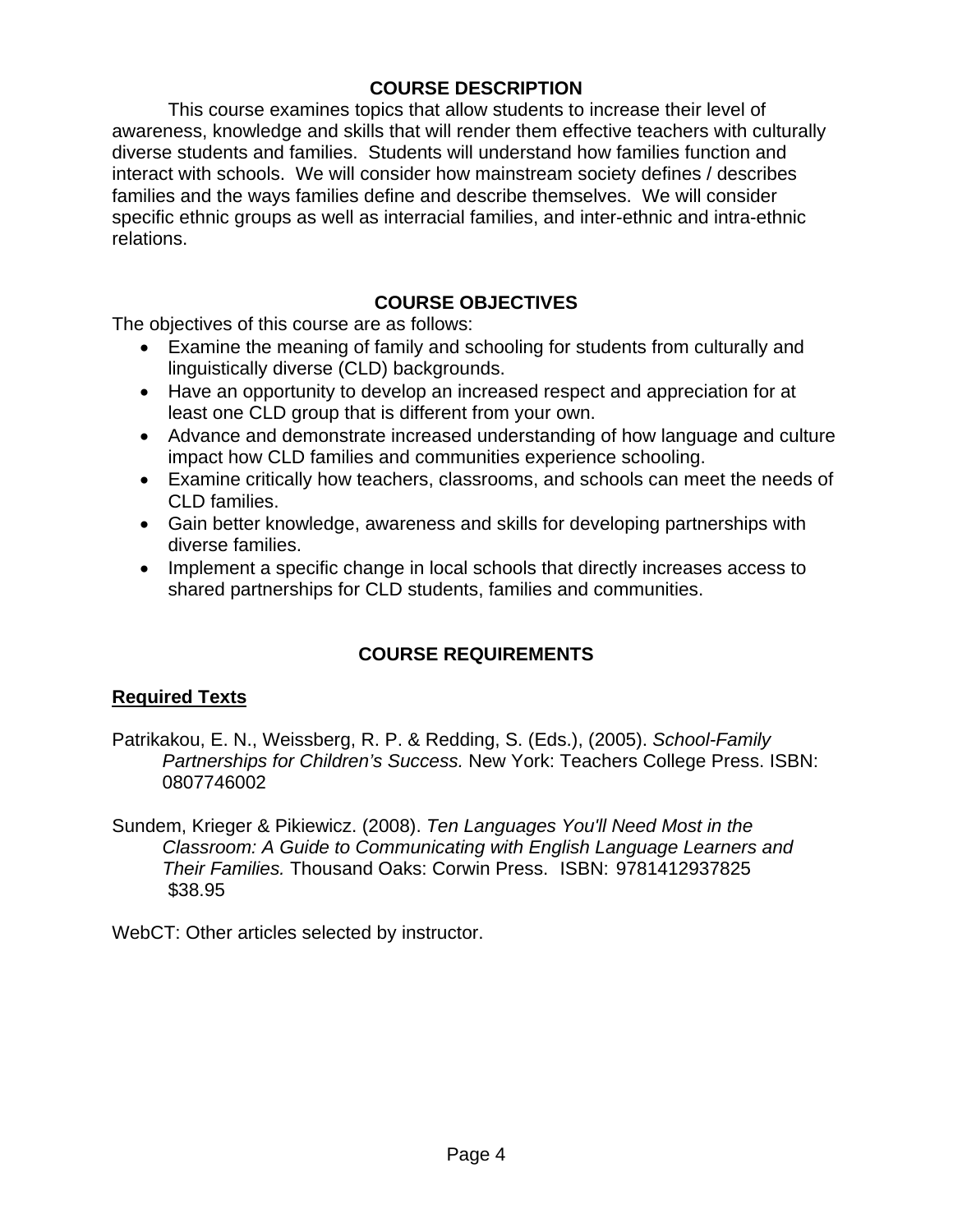### **Assignments**

All students are expected to participate in class activities and demonstrate reflective learning. It is important that students are well prepared for course sessions by completing the readings and assignments scheduled BEFORE each class session.

All assignments are to be submitted on the due date. **Assignments not handed in on the due date will lose 10% of earned credit per day.** Assignments should be typed in 14-pt font and single-spaced, and submitted electronically on WebCT AND in paper format in class.

250 points • Reflections on Resource Reviews **100 points**  • Attendance and Participation (On-Line Discussions) **200 points**  • Discussion Leader (On-Line Discussion) **50 points**  • Language and Culture Expert Presentation **200 points**  • Resource Review **200 points**  • Ethnographic interview or School Family Event **250 points** 

### **Assignments**

*Note: Please note that all of your assignments will need to be submitted twice once electronically on WebCT, and once in person in paper format. All grading is done on the paper format.* 

#### **A. (Attendance and) Active Participation – both online (WebCT Discussion Board) and in class**

**Regular Preparation and Participation (200 points)**. This course is intended to be highly interactive and participatory with the expectation that students will be able to have deep conversations that matter about topics related to culturally and linguistically diverse (CLD) families. Students are expected to listen first to understand the views of others, then seek to be understood. The class will strive to establish and maintain an environment of open and honest conversations about issues related to CLD families in schools. 25% of the grade earned in the class will depend on the degree to which students participate actively in class activities and conversations (both online and in class).

Students will post comments on readings (and current issues -- optional) as they relate to each session's topic on WebCT PRIOR TO each session. **Your comments need to directly quote, reflect on, and analyze your readings. In other words, your opinions and application statements need to be preceded by an explicit analysis of the text and response.** 

**Discussion Leader (50 points).** For each discussion topic (some sessions will have more than one topic), one or two students will be responsible for posing critical thinking questions to the class, and reviewing and summarizing the other students' comments BEFORE the session in which the topic will be discussed. **You will sign up to be the discussion leader once a semester.**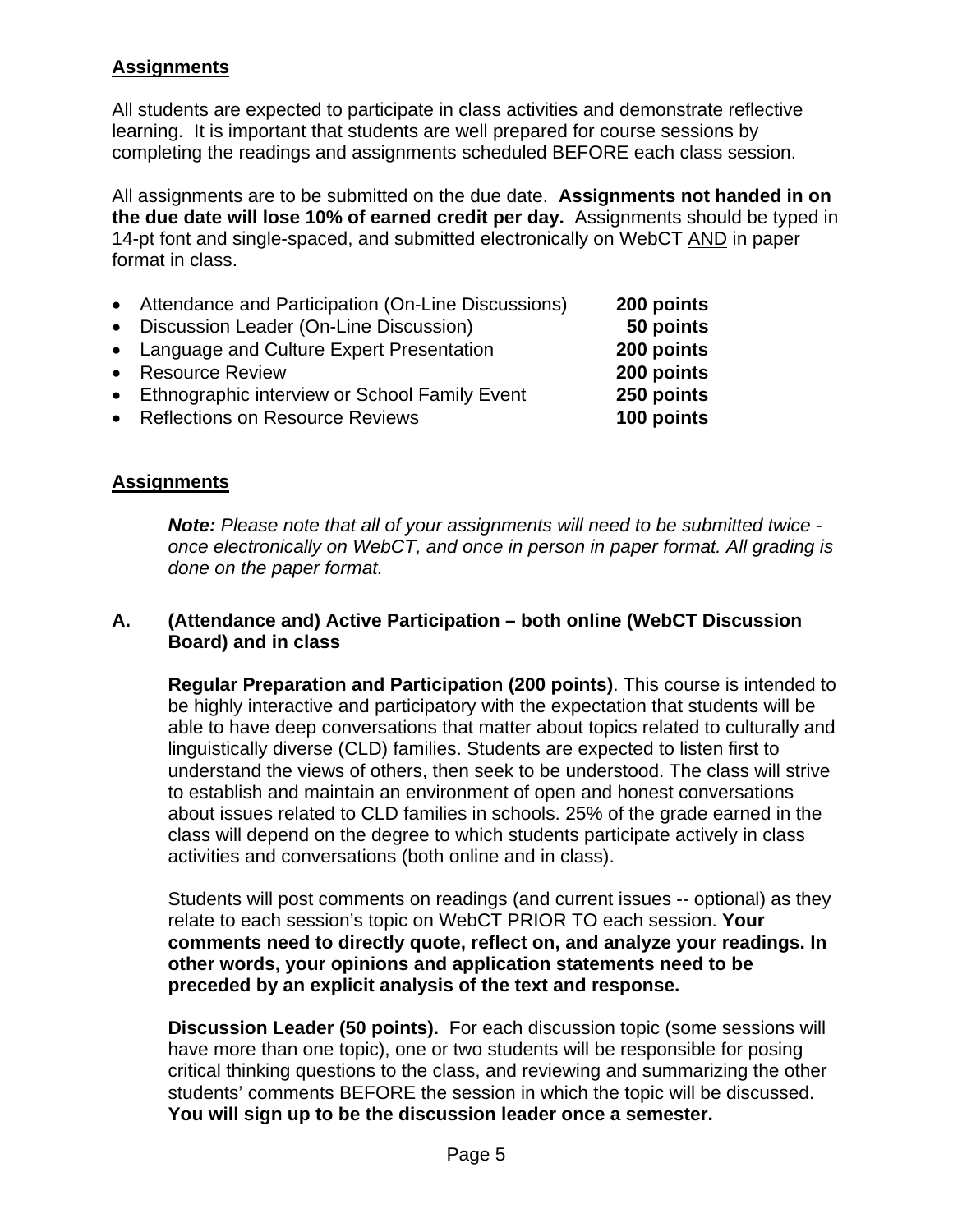### **B. Written Assignments and Presentations**

### **1. Language and Culture Expert Assignment DUE – ONGOING PER SIGNUPS**

You may work in groups of up to 2 students (3 with approval) for this assignment*.* 

You will be responsible for presenting one language (usually one of the chapters from the *Ten Languages* book (Sundem et. al, 2008) in a dynamic, interactive way to the class. Some presentation components may include a case study of a student and family (together), songs, poetry, traditional story, an audio-visual of the culture / language group, current community and school issues faced by this group, and considering the merits of a legal case that would involve the class in determining an equitable resolution of the case. IMPORTANT: Please be mindful of the distinction between primary and secondary cultural characteristics and EXPLICITLY SIGNPOST the difference in your work and presentations. For example, presenting a Chinese folktale is very different from presenting a story about a Chinese American experience.

### **2. Resource Review - CLD Families in American Schools DUE SESSION 10**

Research an issue in education and/or society related to families that will likely have an impact on your educational practice. Choose a resource (articles, book, film, community center, community program, websites, other – see the SDCOE Parent Resource Guide on the SDCOE website or on WebCT Resources module for examples) you wish to review related to an issue of interest to you. Then, examine and analyze the resource to prepare a 2 to 3-page (maximum) review and accompanying 5-slide (maximum) PowerPoint presentation, extrapolating social / personal implications for your own professional goals as an educator in a diverse society, as well as policy and legal considerations. Some issues you might consider are the legal rights of parents (e.g., program selection for parents of English Learners under Proposition 227 or the Categorical Program Monitoring process established by the State), and language and literacy resources for parents.

Your review should include the following:

- a) A discussion of the resource reviewed. (e.g., 2 articles or 1 book or 1 center or…)
- b) Why is this issue important?
- c) How does it relate to your passion about education?
- d) How can addressing this issue have a positive impact on education or society?
- e) What might happen if schools do make changes to address the issue?
- f) What can you, as an educational leader, do to have an impact in transforming schools or society to address the issue?

## **3. Reflections on Resource Reviews – DUE SESSION 15**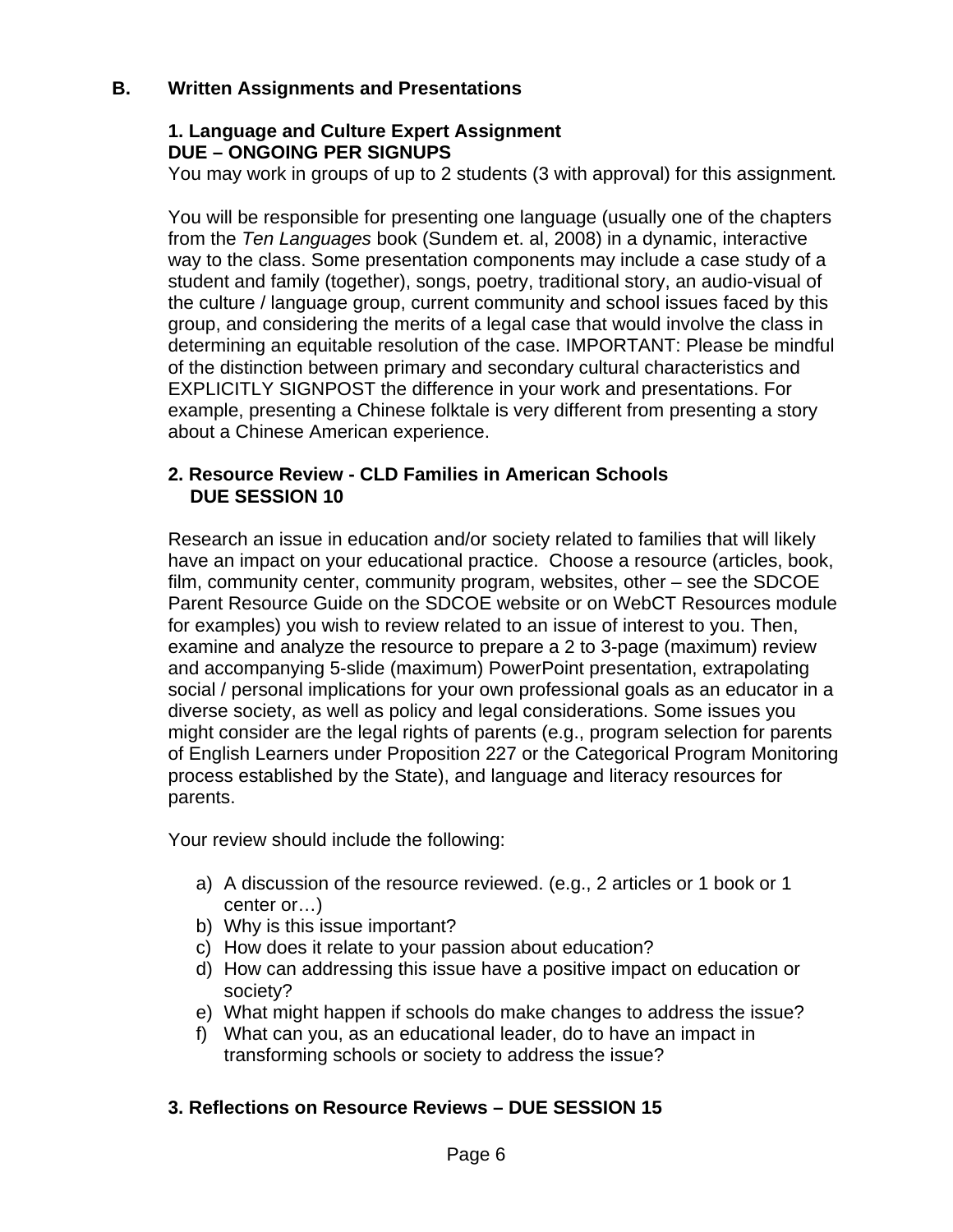After posting your review on WebCT, read at least three other reviews posted by your colleagues and post a brief reflection  $(1 – 2)$  paragraphs maximum) about each review. Reflections need to be uploaded and posted on WebCT under "Assignments" **AND** the "Discussion Board." In your reflections, please include the following for each:

a) How does this issue resonate with you?

b) Do you see a connection with the issue your colleague addressed and the issue you selected and examined?

c) What are your recommendations for making a difference or having an impact as it relates to this issue?

d) How can addressing this issue have a positive impact on education – on BOTH of the following groups: CLD students, families and communities? For ALL students and society at large?

# **4. Ethnographic interview with a CLD Family - DUE SESSION 12**

You may work in groups of up to 4 students for either assignment*.* 

In this assignment, you will conduct an ethnographic interview of someone who is very different from yourself. The purpose of the interview is to conduct an extensive analysis of the issues and topics discussed in class, and gain insight into how a CLD family interprets these very issues and topics. To the degree possible, you should incorporate the perspective of the interviewee and try to view the world from someone else's lens. A digital video of the interview needs to be prepared and submitted (permission from the interviewee needs to be secured – see the permission form on WebCT / Resources). You will be responsible for compiling a portfolio that contains the following four components: a) the interview questions and transcript of responses to the questions, b) a video (DVD or mini-DV tape format),

c) a summary and analysis of the interview (focus on the interviewee), and d) your own reflections about the interview (focus on impact on your thinking). The reflection should, minimally, address your impressions of the interviewee, relate the information obtained from class discussions and describe what you learned from this experience. All students will give class presentations of the interviews.

### **OR**

## **School Family Event - DUE SESSION 12**

You will need to plan and implement a special school event (family science night; "Cuéntame un cuento," etc.) to encourage family and community involvement in school. For the assignment, you are to submit all the artifacts:

- a) invitations or notices,
- b) agenda
- c) photos or video,
- d) a 2 to 4-page reflection in response to the following questions:
	- a. How did the event incorporate families' strengths?
	- b. How did the event incorporate the diverse families' languages and cultures?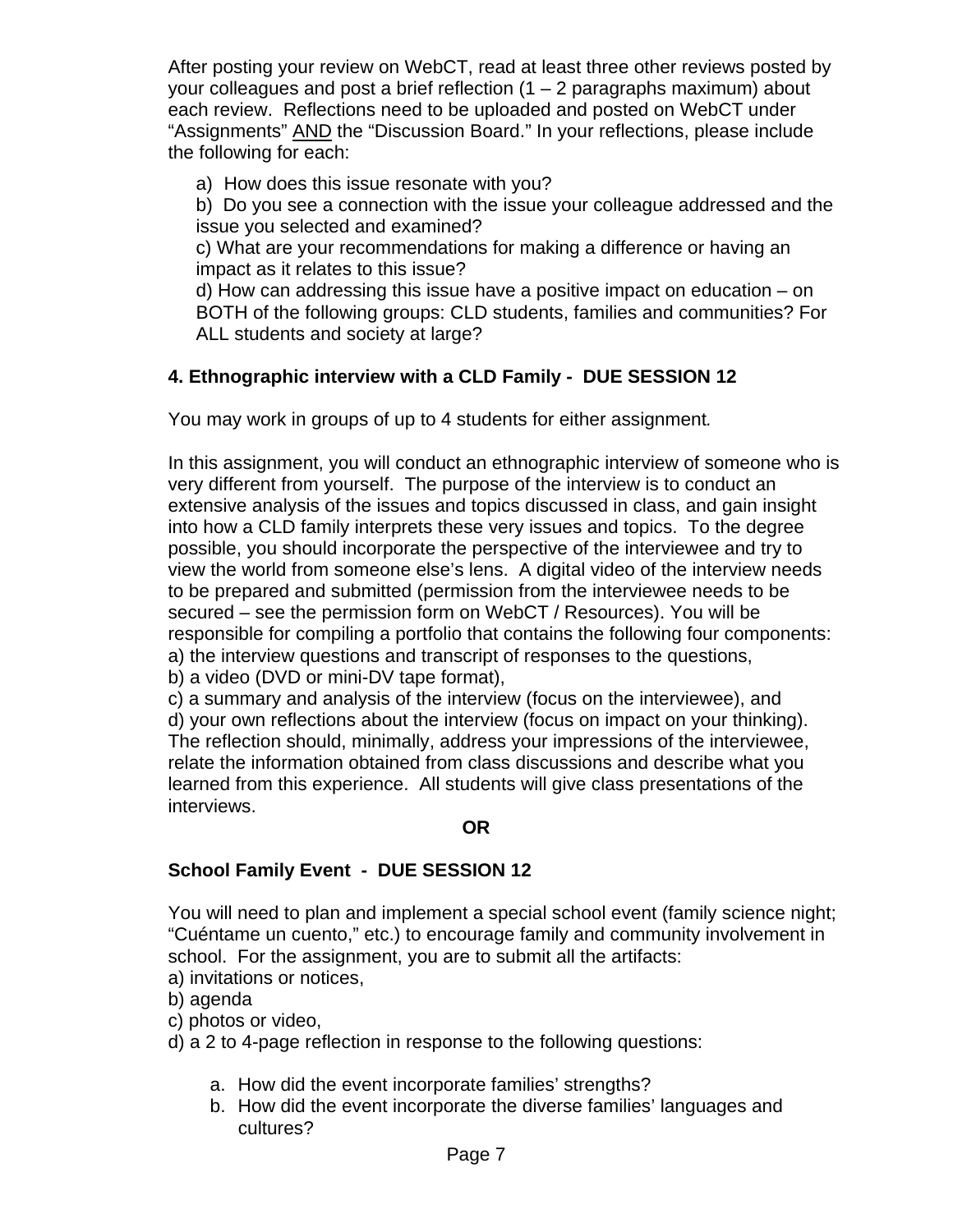- c. Describe the essential ambience and climate that emerged during the event.
- d. What did you learn from the event?
- e. What would you improve next time you implement a similar event?
- f. Final words of wisdom you would like to share with other educators.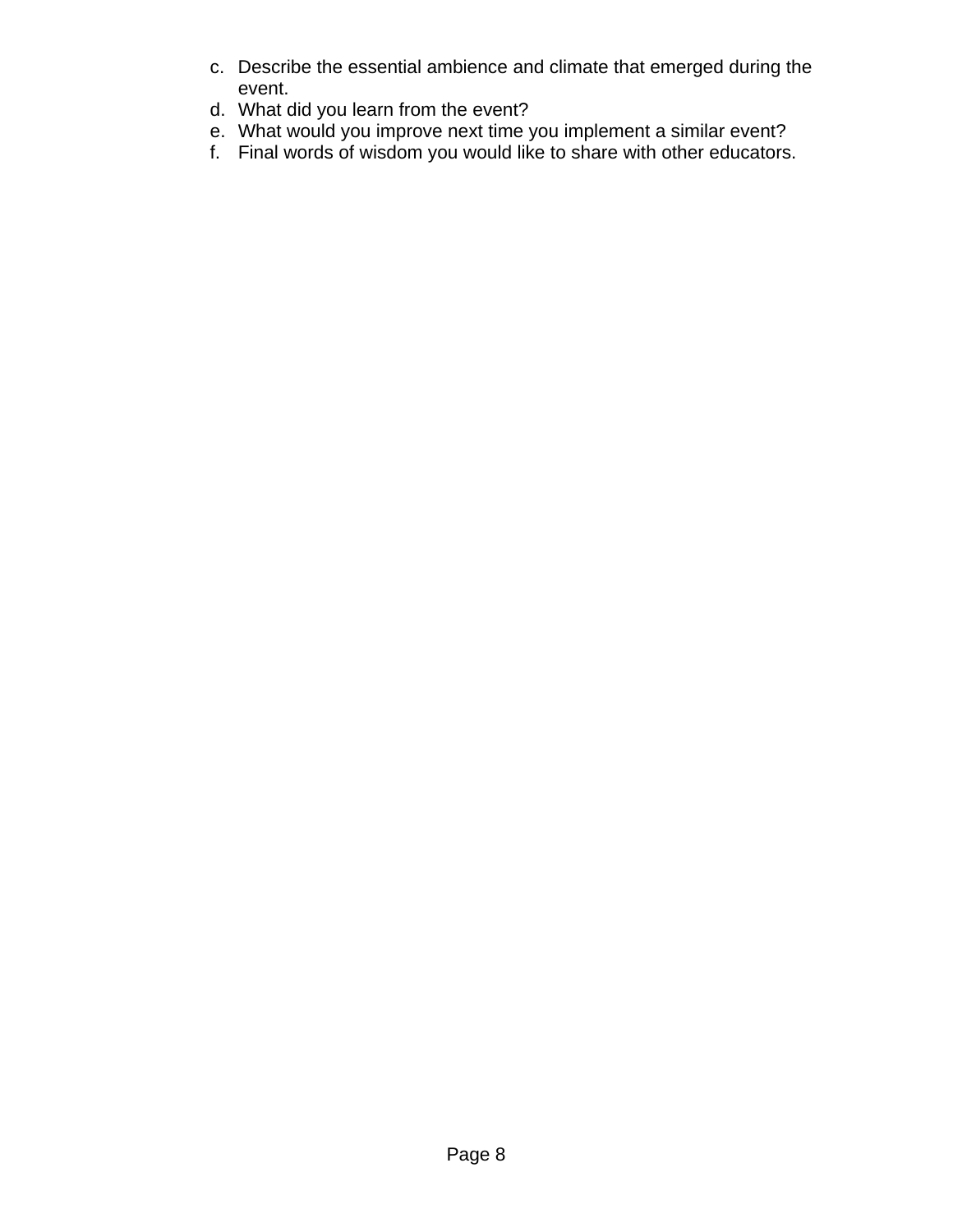## **COURSE SCHEDULE**

This course schedule is tentative and may change to accommodate topics that arise during the discussions and conversations.

| Dr. McField's 9 Furlough Days for Fall 2009                | Universitywide Furlough Days                               |
|------------------------------------------------------------|------------------------------------------------------------|
| Wednesday, 9/9 (EDUC 364, 644) $\rightarrow$ Failed proper | Due to State Budget and Mandated Furloughs, the College    |
| implementation; partly impacted Thurs 9/10                 | of Education Student Services Center will be closed on the |
| Tuesday, 9/15 (EDUC 602)                                   | following days:                                            |
| Thursday, 10/8 (GPC, Governance, Univ BLP)                 | Friday, August 7, and Friday, August 21, 2009              |
| Thursday, 10/15 (COE Exec Council, Univ BLP)               | Friday, September 4, and Friday September 18, 2009         |
| Thursday, 10/22 (GPC, Univ BLP)                            | Friday, October 2, and Friday, October 16, 2009            |
| Thursday, 11/19 (Executive Council, Univ BLP)              | Friday, November 6, Friday, November 20, Wednesday,        |
| Tuesday, 11/24                                             | November 25, Monday, November 30, 2009                     |
| Wednesday, 11/25                                           | Friday, December 18, and Friday, December 31, 2009         |
| Thursday, 12/10 (GPC, Governance, Univ BLP)                |                                                            |

#### **ONLINE DISCUSSION SCHEDULE:**

**Following is the posting schedule which the class collaboratively agreed upon:**  Readings Discussion Leaders: Post Questions by **\_\_\_\_\_\_\_\_\_\_\_\_\_\_\_ Responders: Post Responses by \_\_\_\_\_\_\_\_\_\_\_\_\_\_\_\_\_\_\_** 

**Discussion Leaders: Post Summaries by \_\_\_\_\_\_\_\_\_\_\_\_\_\_\_\_\_** 

| <b>Date</b>          | <b>Activity/Topic – In Class</b>                                                                          | <b>Readings/Assignments - Prep BEFORE Class</b><br>$DL = Discussion$ Leaders $-1$ or 2 per session                             |
|----------------------|-----------------------------------------------------------------------------------------------------------|--------------------------------------------------------------------------------------------------------------------------------|
| Session 1<br>9/2/09  | <b>Syllabus</b><br>Introductions<br>What's in a Name?<br>Family Stories and the Values<br>they Impart(ed) |                                                                                                                                |
| Session 2<br>9/9/09  | <b>FURLOUGH – NO CLASS</b>                                                                                | <b>WebCT: Quindlen: Newcomers by Numbers</b>                                                                                   |
| Session 3<br>9/16/09 | Syllabus details and signups<br>Parents' Hopes and Dreams for<br>their Children                           |                                                                                                                                |
|                      | Multiple Dimensions of<br><b>Children's Learning</b>                                                      | Patrikakou: Introduction: Enhancing the<br>Academic, Social and Emotional Learning of<br>Children                              |
|                      | Personal experiences with<br>diverse families in schools                                                  | WebCT: Friend & Bursuck (2002): What are the<br><b>Needs of Students from Culturally Diverse</b><br>Backgrounds? (pp. 251-258) |
|                      | Nonverbal Communication -<br><b>Chatter Etiquette activity</b>                                            | WebCT: Hartman (2010): Nonverbal<br><b>Communication and Cultural Issues / Differences</b><br>$(pp. 46-53)$                    |
|                      | School perceptions of families                                                                            |                                                                                                                                |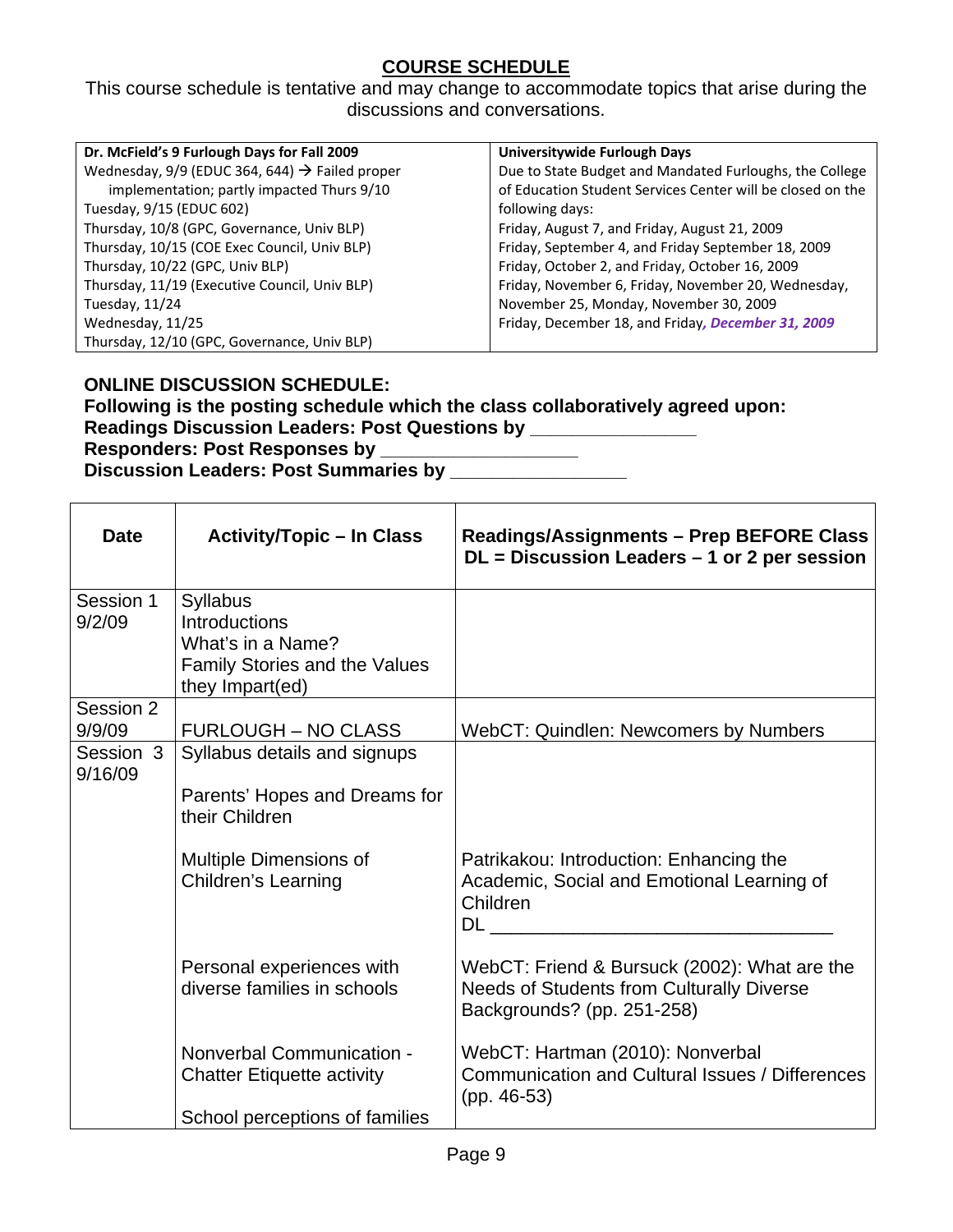| Session 4<br>9/23/09    | <b>Critical Issues Facing Families</b><br>and Educators                              | Patrikakou: Ch. 1                                                                                          |
|-------------------------|--------------------------------------------------------------------------------------|------------------------------------------------------------------------------------------------------------|
|                         | Spanish Culture and Language<br>Expert presentation by                               | Sundem: Ch. 1 - Spanish                                                                                    |
|                         | a) Mexican Spanish                                                                   | Suggested Films: Quinceanera, Mi Familia                                                                   |
|                         | b) Central American Spanish                                                          | WebCT: Burrows-Goodwill (2009): Out-of-school<br>literacy in Mexican-origin homes and                      |
|                         | c) South American Spanish                                                            | communities: A case of Latino cultural wealth<br>made visible                                              |
|                         |                                                                                      | WebCT: Gifted Hispanic Bilingual Children                                                                  |
| Session<br>5<br>9/30/09 | Parents' Motivations for<br>Involvement in Their Children's<br>Education             | Patrikakou: Ch. 2                                                                                          |
|                         | Vietnamese Culture and                                                               | Sundem: Ch. 2 - Vietnamese                                                                                 |
|                         | Language Expert presentation<br>by                                                   | WebCT: Hartman (2010): School connectedness<br>and Cultural Dynamics (pp. 80-85)                           |
|                         |                                                                                      | <b>WebCT: Select readings</b>                                                                              |
|                         |                                                                                      | IF YOU WILL BE DOING THE ETHNOGRAPHIC<br><b>INTERVIEW PROJECT ONLY:</b>                                    |
|                         |                                                                                      | WebCT: Spradley: Ethnographic Interviews<br>WCT: Tips for Making Your Movie, Light Source,<br>Sound Advice |
|                         |                                                                                      | <b>Suggested Films:</b>                                                                                    |
| Session 6               | Influences and Challenges to                                                         | Patrikakou: Ch. 3                                                                                          |
| 10/7/09                 | <b>Better Parent-School</b><br>Collaborations                                        |                                                                                                            |
| WebCT                   |                                                                                      |                                                                                                            |
| Session                 | <b>Hmong Culture and Language</b><br>Expert presentation by                          | Sundem: Ch. 3 - Hmong                                                                                      |
|                         |                                                                                      | WCT: Hartman (2010): Cultural Issues in<br>Reading (pp. 183-85)                                            |
|                         | <b>WebCT Task: Draft of Interview</b><br><b>Questions or School Event</b><br>Project | WebCT: Select readings                                                                                     |
| Session 7               | Intercultural Considerations in                                                      | Patrikakou: Ch. 4                                                                                          |
| 10/14/09                | <b>School-Family Partnerships</b>                                                    |                                                                                                            |
|                         | Chinese (a. Cantonese & b.<br>Mandarin) Culture and                                  | Sundem: Chinese                                                                                            |
|                         | Language Expert presentations<br>by 2 groups                                         | WebCT: Growing Up Asian American<br>WebCT: Select readings                                                 |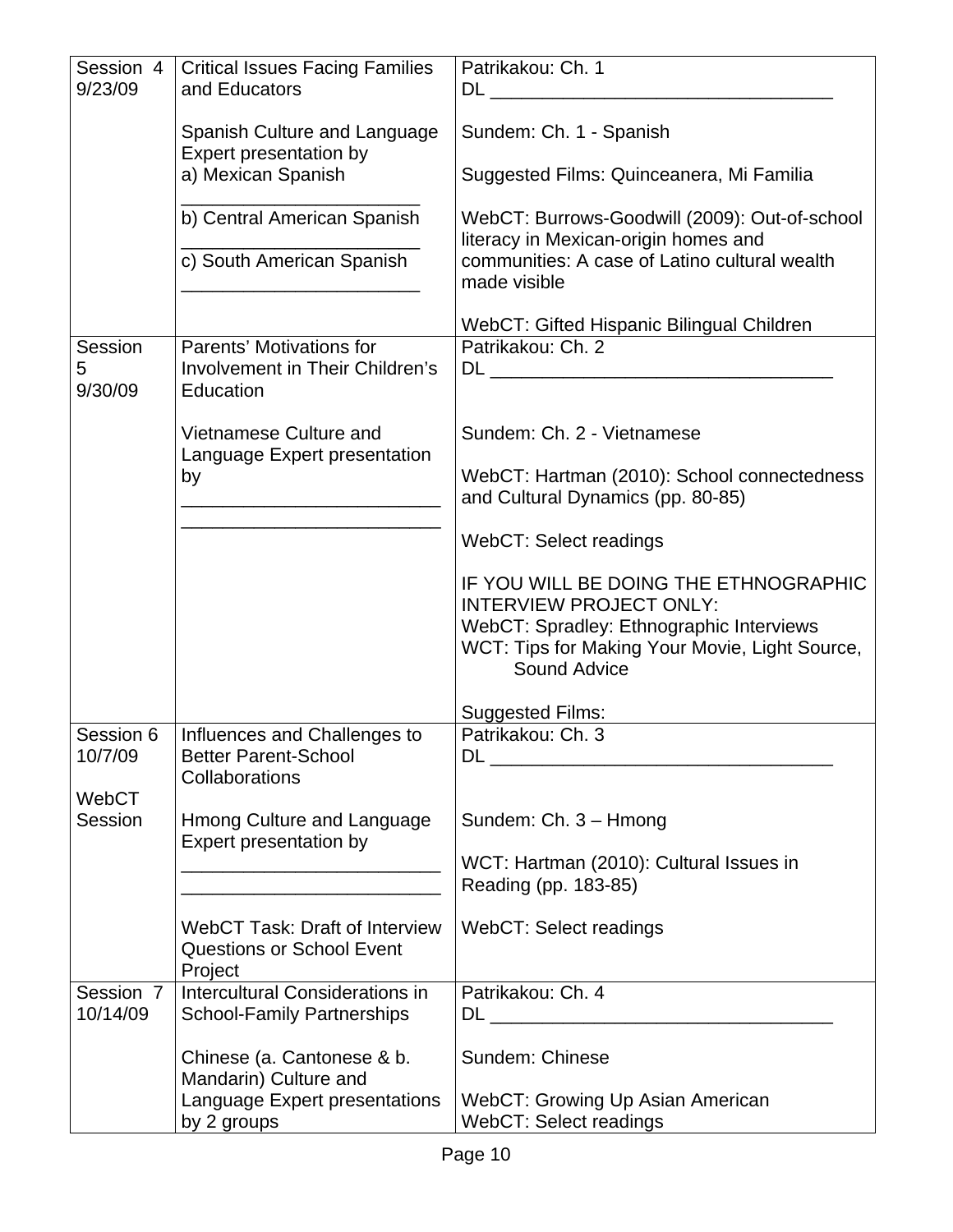|                       | $a.$ and $a.$                                                                                                                                                                                                                                                                                                                                                                                                                                                                   | <b>Suggested Films: Joy Luck Club</b>                                                                                                |
|-----------------------|---------------------------------------------------------------------------------------------------------------------------------------------------------------------------------------------------------------------------------------------------------------------------------------------------------------------------------------------------------------------------------------------------------------------------------------------------------------------------------|--------------------------------------------------------------------------------------------------------------------------------------|
|                       |                                                                                                                                                                                                                                                                                                                                                                                                                                                                                 | WebCT: Friend & Bursuck (2002): Including<br>Students with Special Needs: How Can You<br>Work Effectively with Parents? (pp. 96-103) |
|                       |                                                                                                                                                                                                                                                                                                                                                                                                                                                                                 | WebCT: Choate (2000): Successful Inclusive<br>Teaching, Ch. 16 - Collaboration in the Schools:<br>Ensuring Success (p. 450-471)      |
| Session 8<br>10/21/09 | African American Families and<br>Social Change                                                                                                                                                                                                                                                                                                                                                                                                                                  | Patrikakou: Ch. 5                                                                                                                    |
|                       | a) Haitian Creole / b) AAVE / c)<br>Somali Culture and Language                                                                                                                                                                                                                                                                                                                                                                                                                 | Sundem: Haitian Creole                                                                                                               |
|                       | presentations by 3 groups                                                                                                                                                                                                                                                                                                                                                                                                                                                       | WebCT: Rickford: African American Vernacular<br>English                                                                              |
|                       | $\overline{\phantom{a}}$ $\overline{\phantom{a}}$ $\overline{\phantom{a}}$ $\overline{\phantom{a}}$ $\overline{\phantom{a}}$ $\overline{\phantom{a}}$ $\overline{\phantom{a}}$ $\overline{\phantom{a}}$ $\overline{\phantom{a}}$ $\overline{\phantom{a}}$ $\overline{\phantom{a}}$ $\overline{\phantom{a}}$ $\overline{\phantom{a}}$ $\overline{\phantom{a}}$ $\overline{\phantom{a}}$ $\overline{\phantom{a}}$ $\overline{\phantom{a}}$ $\overline{\phantom{a}}$ $\overline{\$ | WebCT: Hartman (2010): Standard English and<br>Code Switching (p. 256)<br>Suggested Films: The Pursuit of Happyness,                 |
|                       |                                                                                                                                                                                                                                                                                                                                                                                                                                                                                 | Akeelah and the Bee, Down in the Delta                                                                                               |
| Session 9<br>10/28/09 | Parental Involvement and<br><b>Children's School Success</b>                                                                                                                                                                                                                                                                                                                                                                                                                    | Patrikakou: Ch. 6<br>DL and the state of the state of the state of the state of the state of the state of the state of the state of  |
| WebCT<br>Session      | Korean Culture and Language<br>Expert presentation by                                                                                                                                                                                                                                                                                                                                                                                                                           | Sundem: Korean                                                                                                                       |
|                       |                                                                                                                                                                                                                                                                                                                                                                                                                                                                                 | WebCT: Growing Up Asian American<br>or other select readings                                                                         |
|                       | <b>WebCT Task: TBD</b>                                                                                                                                                                                                                                                                                                                                                                                                                                                          | WebCT: Hartman (2010): Parent Involvement in<br>Foreign Language Learning (pp. 271-276)                                              |
| 11/4/09               | Session 10   Federal Education Initiatives                                                                                                                                                                                                                                                                                                                                                                                                                                      | Patrikakou: Ch. 7<br>DL                                                                                                              |
|                       |                                                                                                                                                                                                                                                                                                                                                                                                                                                                                 | WebCT: Ravitch (2009): Time to Kill No Child<br><b>Left Behind</b>                                                                   |
|                       | Arabic Culture and Language<br>Expert presentation by                                                                                                                                                                                                                                                                                                                                                                                                                           | Sundem: Arabic presentation<br>WebCT: Select readings                                                                                |
|                       |                                                                                                                                                                                                                                                                                                                                                                                                                                                                                 | WebCT: Hartman (2010): Preconceptions about<br>Science, Gender, and Minorities (pp. 209-212;<br>$217-18$                             |
|                       |                                                                                                                                                                                                                                                                                                                                                                                                                                                                                 | <b>Suggested Film:</b>                                                                                                               |
|                       |                                                                                                                                                                                                                                                                                                                                                                                                                                                                                 | <b>DUE: Resource Review on Diverse Families</b>                                                                                      |